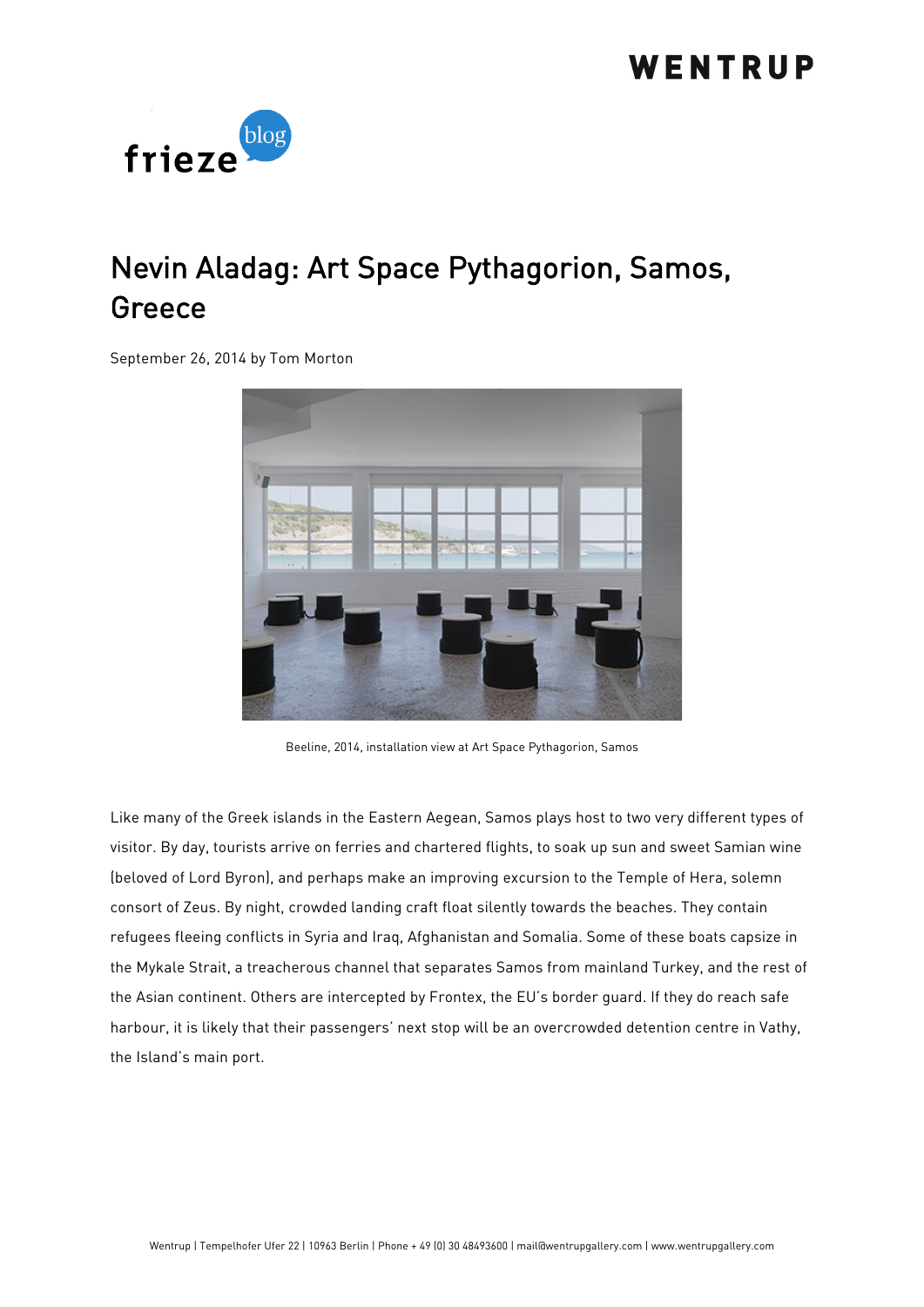

Beeline, 2014, installation view at Art Space Pythagorion, Samos

Entitled 'Borderlines', and curated by Marina Fokidis, Nevin Aladağ's solo exhibition at Art Space Pythagorion included several works that took Samos' geographical – and political – boundaries as their departure point. For Beeline (2014), the Turkish-German artist wound a series of wooden reels with 1430 metres of black fishing rope, a measurement that mirrored the distance between Samos and the nearby Turkish coast. Invited to perch on the reels, visitors could look out of the gallery's picture window, across the sea towards Asia Minor, and listen to *High Season* (2014), a recording of sunlit beach life (carefree laughter, gently sloshing waves) that faded into an altogether more menacing soundscape, in which anonymous sailors landed, under cover of darkness, on a deserted shore. Nearby, Aladağ's video Borderline (2014) featured footage of the churning furrow behind a ship, filmed from its rear deck, creating what we might think of as a kind of maritime drawing, albeit one that, once inscribed, became almost immediately erased. This was interspersed with shots of the ship's GPS position, which showed it to be plotting a course along the marine border between Greece and Turkey. The same waters, we should note, salt the coastlines of both nations. Their fish might be served up in a Samian taverna, or blacken on the grill of an Anatolian ocakba*ş*i.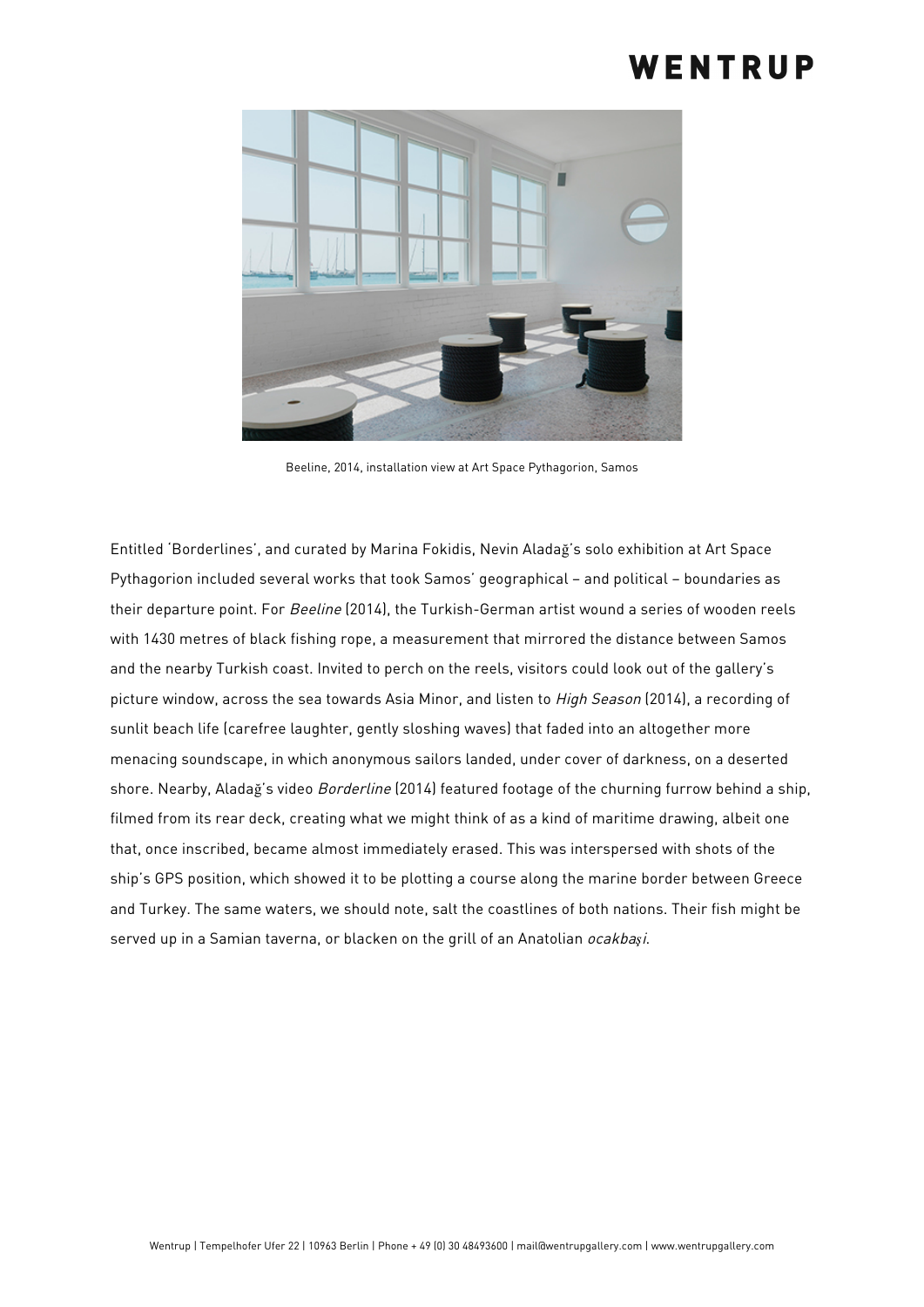

Borderline, 2014, video, installation view at Art Space Pythagorion, Samos

In addition to these new pieces, made during Aladağ's stay on Samos as the guest of the German Schwartz Foundation, Fokidis also presented a sharply focused, beautifully installed, and carefully considered selection of works from the artist's back catalogue. In her early video Voice Over (2006), we see a pair of teenage boys – the children, like Aladağ, of Turkish immigrants to Stuttgart – singing traditional Anatolian love songs, and laments for the lost homeland their parents left behind. Shot with a night vision lens, and dressed in rapper's beanies, they project a toughness that's at odds with the passion of their performances, just as their mournful singing echoes strangely against the bland, somnolent streets of their Northern European home.



Session, 2013, video, installation view at Art Space Pythagorion, Samos